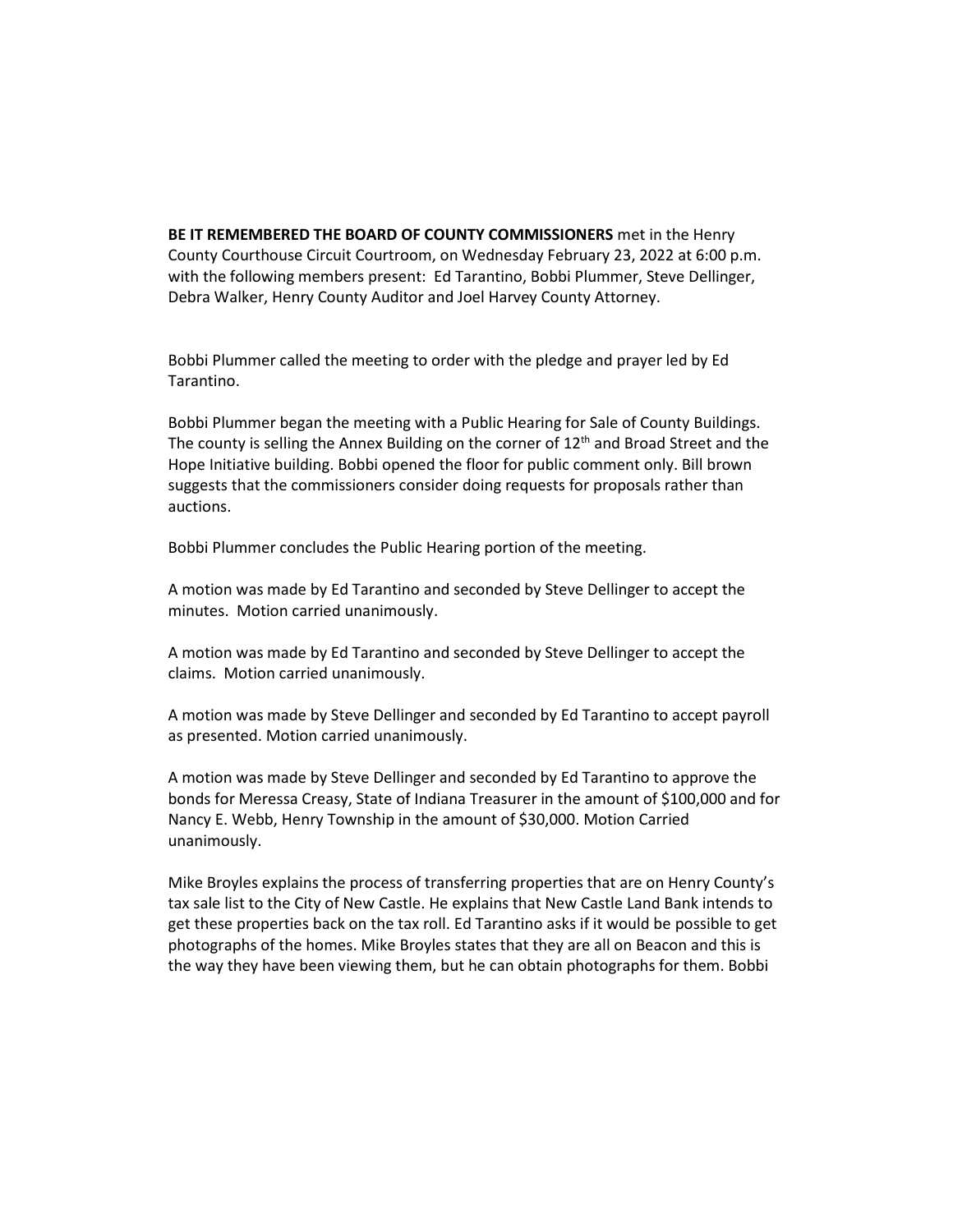Plummer asks what is done with the monies they receive from selling the properties. Mike Broyles states that it is used to purchase or demolish other properties.

Ed Tarantino makes a motion to adopt Resolution 2022-02-23-003 Transferring Interest in Tax Sale Certificates to the City of New Castle, seconded by Steve Dellinger. Motion carries unanimously.

#### **RESOLUTION NO.: 2022-02-23-003**

## **A RESOLUTION TRANSFERRING INTEREST IN TAX SALE CERTIFICATES TO THE CITY OF NEW CASTLE**

WHEREAS, Pursuant to Indiana Code §6-1.1-24-6, Henry County has a lien on, and an interest in, properties offered for tax sale that are not sold and such liens are evidenced by a Tax Sale Certificate titled in the name of the Board of Commissioners of Henry County; and,

WHEREAS, the City of New Castle has established a Landbank Corporation for the purpose of disposing of excess properties it owns, to acquire properties in the City of New Castle for rehabilitation, and to promote development and reduce blight within the City of New Castle; and,

WHEREAS, the City of New Castle has requested that the Board of Commissioners transfer Tax Sale Certificates for certain undeveloped properties to allow the City of New Castle to eventually obtain title to the properties and to transfer the properties to its Landbank Corporation for the purpose of rehabilitating the property or transferring the property to a responsible owner that will properly maintain the property and pay taxes and assessments on the property, as such taxes and assessments become due; and,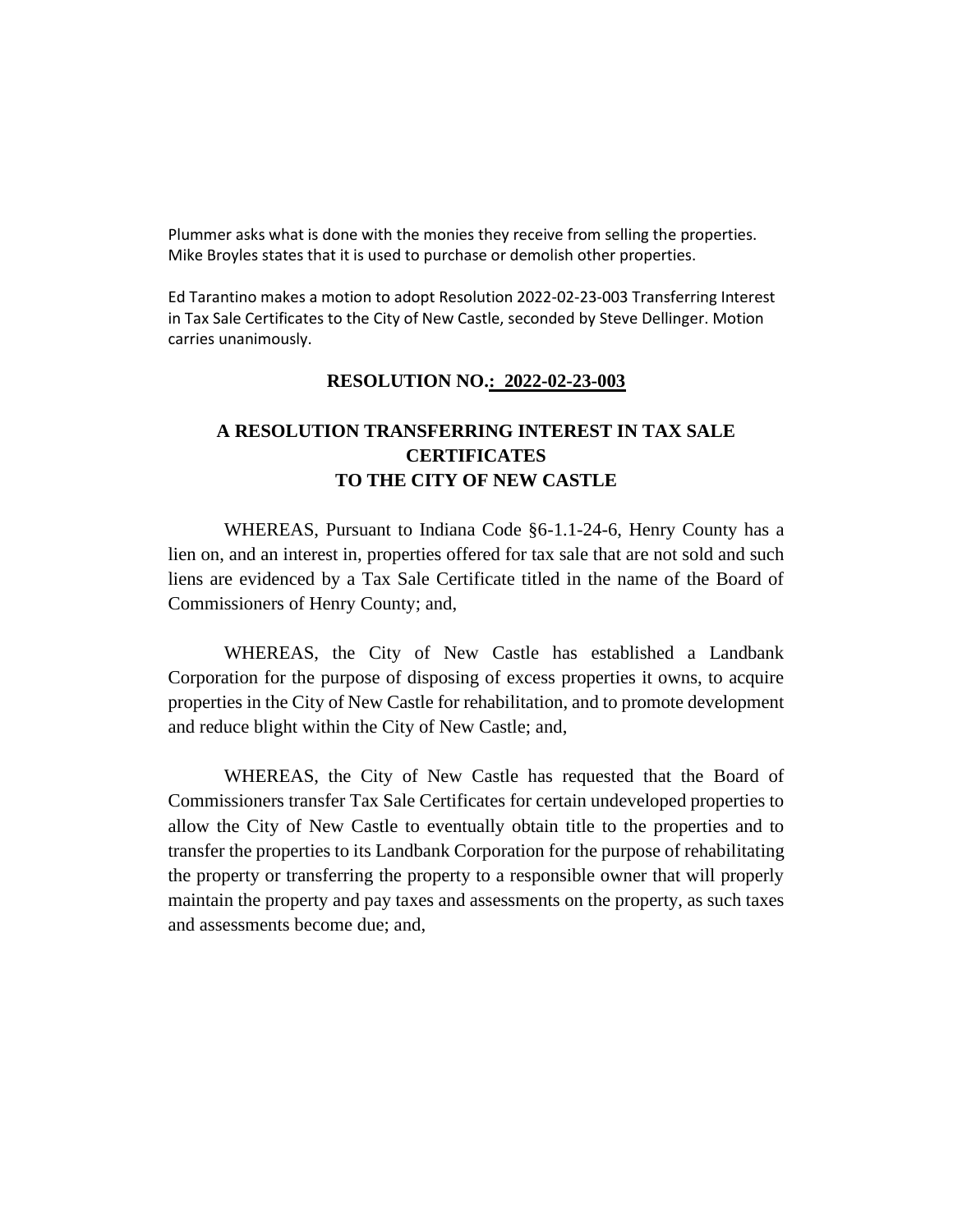WHEREAS, the Board of Commissioners of Henry County wishes to transfer its interest in Tax Sale Certificates in the properties set forth on Exhibit "A" to the City of New Castle, which, after acquiring title to the properties, will transfer the properties to its Landbank Corporation.

NOW THEREFORE, BE IT RESOLVED, by the Board of Commissioners of Henry County, Indiana that all right, title and interest of Henry County in any Tax Sale Certificate related to the properties described on Exhibit "A," and all lien rights it holds as a result of delinquent unpaid taxes on the properties described as Exhibit "A," are hereby transferred to the City of New Castle, Indiana. The County Auditor shall deliver the Tax Sale Certificates for the properties listed on Exhibit "A" to the City of New Castle.

PASSED AND ADOPTED BY THE BOARD OF COMMISSIONERS OF HENRY COUNTY, INDIANA, THIS 23rd DAY OF FEBRUARY, 2022.

\_\_\_\_\_\_\_\_\_\_\_\_\_\_\_\_\_\_\_\_\_\_\_\_\_\_\_\_\_\_\_\_\_\_

\_\_\_\_\_\_\_\_\_\_\_\_\_\_\_\_\_\_\_\_\_\_\_\_\_\_\_\_\_\_\_\_\_\_

\_\_\_\_\_\_\_\_\_\_\_\_\_\_\_\_\_\_\_\_\_\_\_\_\_\_\_\_\_\_\_\_\_\_

BOARD OF COMMISSIONERS OF

**HENRY** 

COUNTY, INDIANA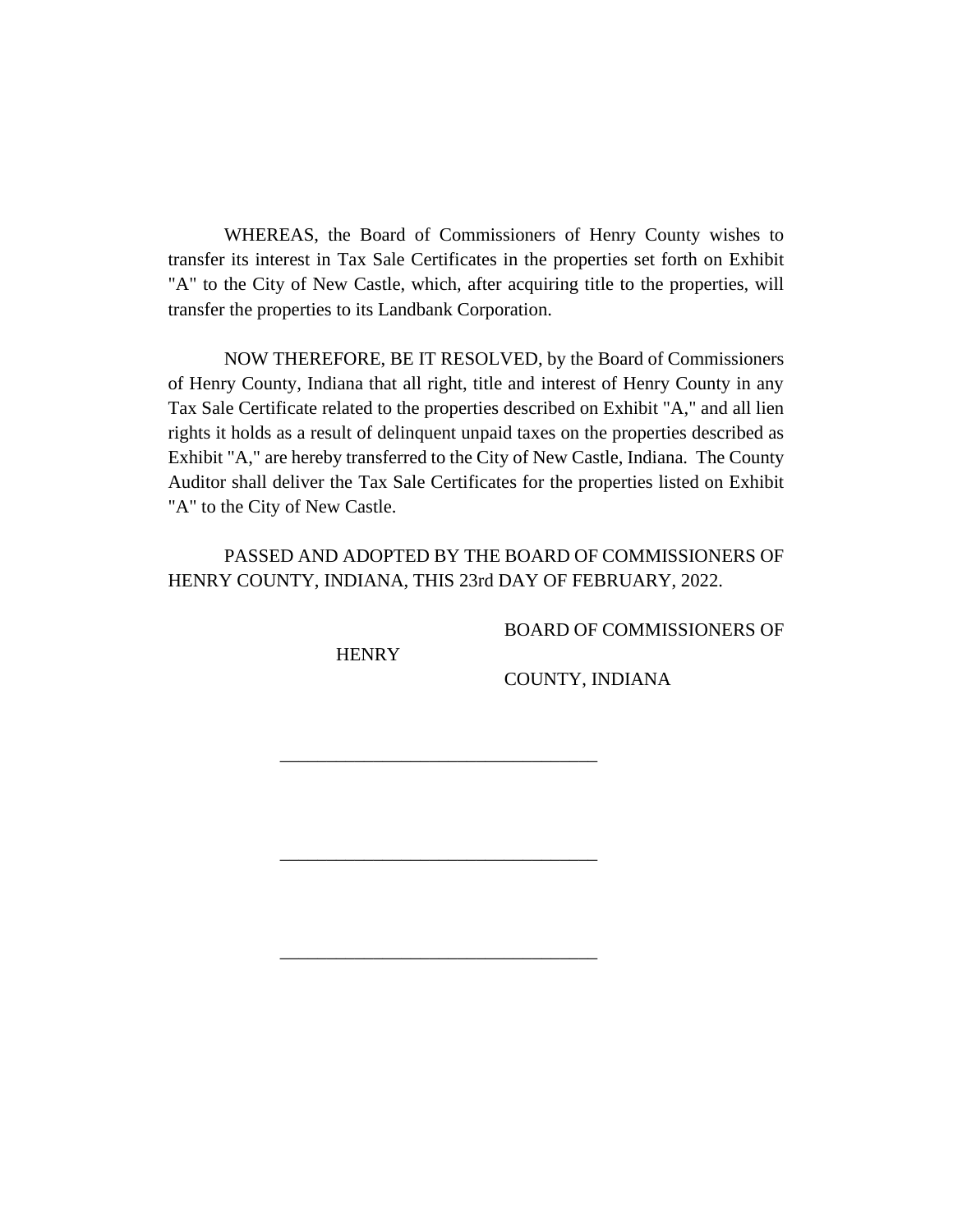### ATTEST:

Debra G. Walker, County Auditor

\_\_\_\_\_\_\_\_\_\_\_\_\_\_\_\_\_\_\_\_\_\_\_\_\_\_\_\_\_

#### **EXHIBIT A**

| Parcel ID#               |              |
|--------------------------|--------------|
| 1.                       | 030-31021-00 |
| 2.                       | 030-31022-00 |
|                          |              |
| 3.                       | 030-32624-00 |
| 4                        | 030-36432-00 |
| $\overline{\mathcal{L}}$ | 030-52619-00 |
| б.                       | 030-52750-00 |
| 7.                       | 030-56304-00 |
| 8.                       | 030-58125-00 |
| <b>Booher</b>            |              |
| 9.                       | 030-58450-00 |
| LLC                      |              |
|                          |              |

Record Owner Booher, Tyson Booher, Tyson

Chandler, James & Helen Lincoln, Christopher Miller, Dane A. & Arlene Kao, Jamie Alma, Michael Thurman, Cora A. Eugene

9. 030-58450-00 Comain XIII Tax Lien Fund

Ed Tarantino makes a motion to adopt Resolution 2022-02-23-004 Transferring Interest in Tax Sale Certificates to the City of Mooreland, seconded by Steve Dellinger. Motion carries unanimously.

#### **RESOLUTION NO.: 2022-02-23-004**

## **A RESOLUTION TRANSFERRING INTEREST IN TAX SALE CERTIFICATES TO THE TOWN OF MOORELAND**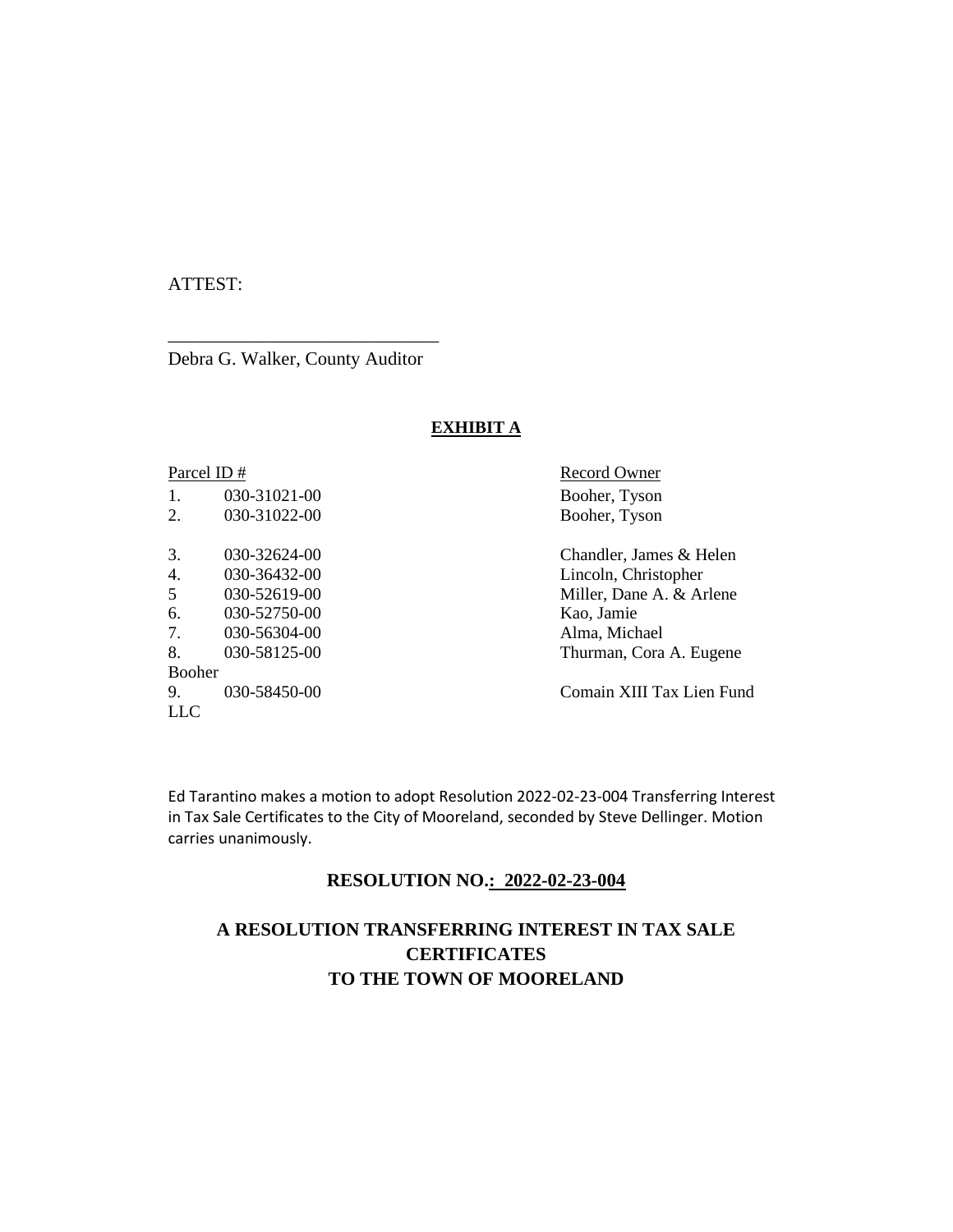WHEREAS, Pursuant to Indiana Code §6-1.1-24-6, Henry County has a lien on, and an interest in, properties offered for tax sale that are not sold and such liens are evidenced by a Tax Sale Certificate titled in the name of the Board of Commissioners of Henry County; and,

WHEREAS, the Town of Mooreland has requested that the Board of Commissioners transfer the Tax Sale Certificate for a certain property in the Town of Mooreland, Indiana; and,

WHEREAS, the Board of Commissioners of Henry County wishes to transfer its interest in the Tax Sale Certificate in the property set forth on Exhibit "A" to the Town of Mooreland.

NOW THEREFORE, BE IT RESOLVED, by the Board of Commissioners of Henry County, Indiana that all right, title and interest of Henry County in any Tax Sale Certificate related to the property described on Exhibit "A," and all lien rights it holds as a result of delinquent unpaid taxes on the property described as Exhibit "A," is hereby transferred to the Town of Mooreland, Indiana. The County Auditor shall deliver the Tax Sale Certificate for the property listed on Exhibit "A" to the Town of Mooreland.

PASSED AND ADOPTED BY THE BOARD OF COMMISSIONERS OF HENRY COUNTY, INDIANA, THIS 23rd DAY OF FEBRUARY, 2022.

\_\_\_\_\_\_\_\_\_\_\_\_\_\_\_\_\_\_\_\_\_\_\_\_\_\_\_\_\_\_\_\_\_\_

BOARD OF COMMISSIONERS OF

**HENRY** 

COUNTY, INDIANA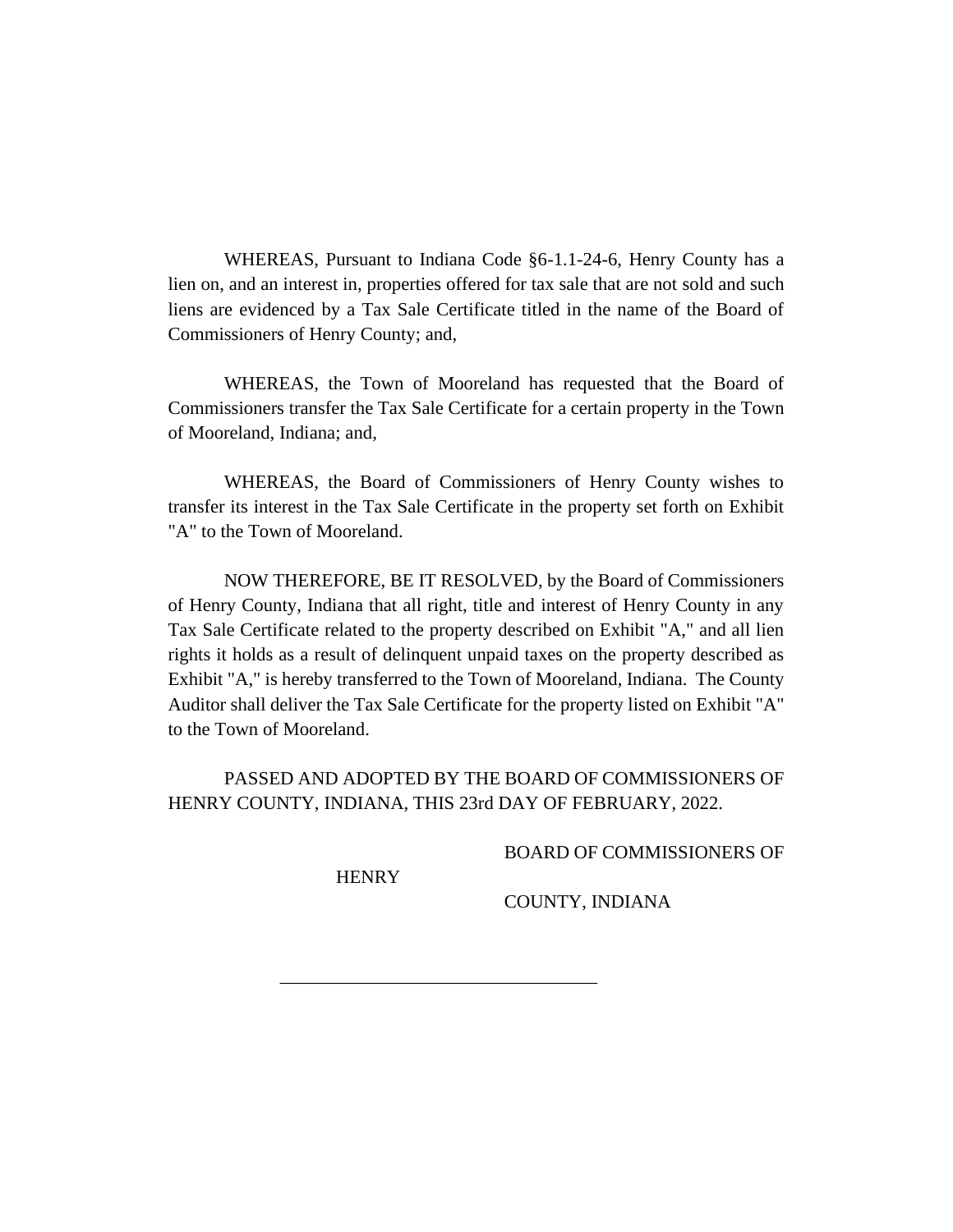ATTEST:

Debra G. Walker, County Auditor

\_\_\_\_\_\_\_\_\_\_\_\_\_\_\_\_\_\_\_\_\_\_\_\_\_\_\_\_\_

## **EXHIBIT A**

\_\_\_\_\_\_\_\_\_\_\_\_\_\_\_\_\_\_\_\_\_\_\_\_\_\_\_\_\_\_\_\_\_\_

\_\_\_\_\_\_\_\_\_\_\_\_\_\_\_\_\_\_\_\_\_\_\_\_\_\_\_\_\_\_\_\_\_\_

Parcel ID # Record Owner 1. 023-01320-00 Isenhart, Ronald

Bobbi Plummer opens the discussion on the Farm Ground Lease. Mort Farms bid \$225/acre. Aaron Stigall raised his bid to \$236/acre. Kent and Kristen Koger raised their bid to \$241.25/acre. Steve Dellinger made a motion to table the decision to review all of the financial statements and hold a special meeting, seconded by Ed Tarantino. Motion carries unanimously.

Steve Dellinger makes a motion to accept reports from Weights & Measures, Henry County Treasurer, Henry County Clerk, and IDEM. Seconded by Ed Tarantino. Motion carries unanimously.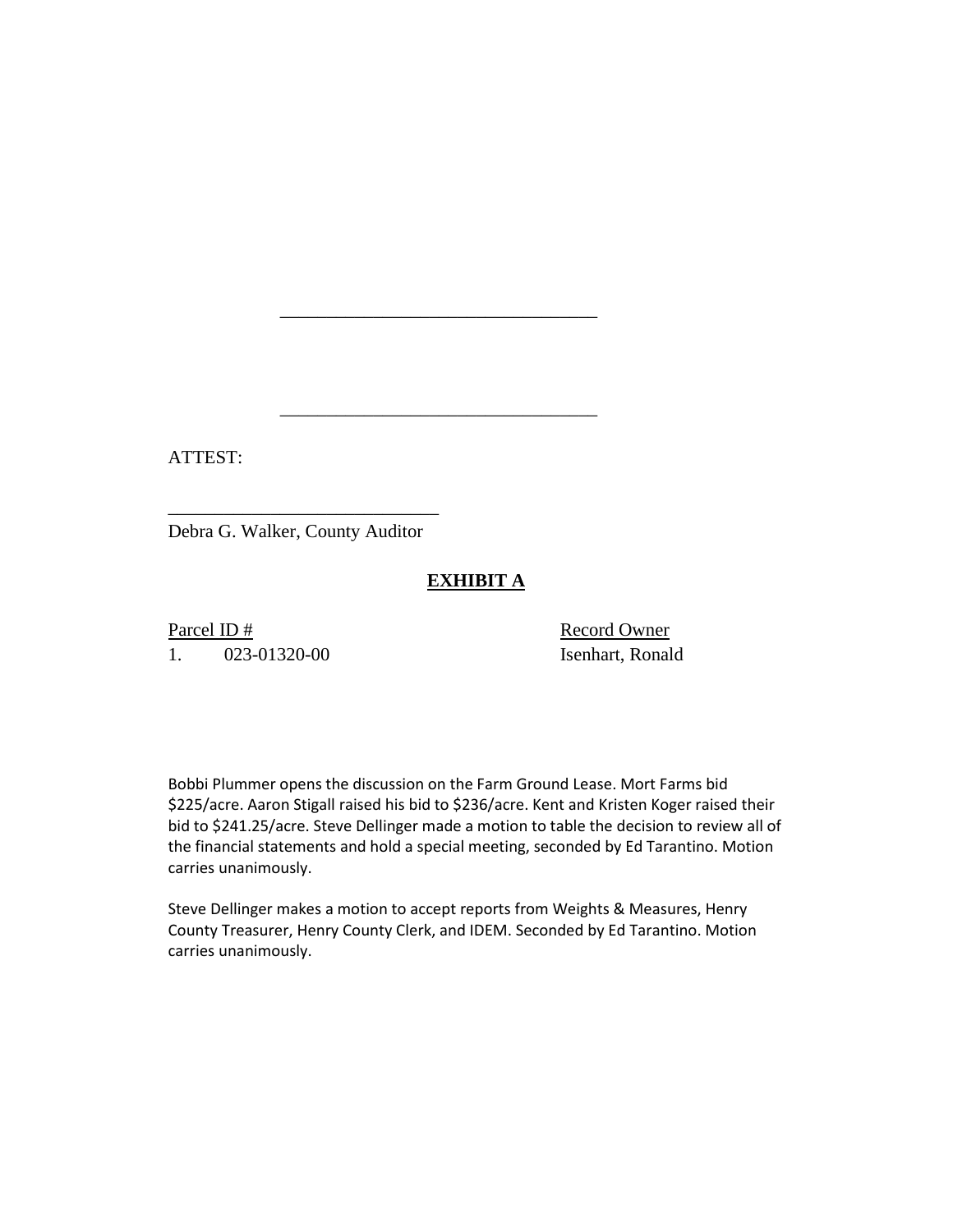Joe Copeland reports that the Bridge Inspection Contract Addendum has new low rating requirements from the state. It will cost the county \$8,809.00 but the state reimburses us 80% leaving a net cost of \$1,761.80. It is a requirement on their standard contract. Steve Dellinger makes a motion to accept the cost of the contract, seconded by Ed Tarantino. Motion carries unanimously.

Joe Copeland speaks about Community Crossings Matching Grant Fund from last year. The account that had the \$1,000,000 from the grant has been closed with INDOT. The highway spent all of the grant except for \$3,325.22. The final amount billed from Milestone was \$1,328,899.71. He presents a copy of the breakdown.

Steve Dellinger makes a motion to accept the Town of Spiceland's Police Protection Agreement, seconded by Ed Tarantino. Motion carries unanimously.

Steve Dellinger makes a motion to approve Resolution 2022-02-23-002 Amending Henry County's Written Plan for the Expenditure of Coronavirus Fiscal Recovery Funds, adding up to \$170,000 for repairs and improvements of the HVAC system in the Justice Center and up to \$750,000 for digitizing records of the Board of Commissioners, County Council, County Auditor, and County Surveyor. Seconded by Ed Tarantino. Motion carries unanimously.

#### **RESOLUTION NO.: 2022-02-23-002**

## **A RESOLUTION AMENDING HENRY COUNTY'S WRITTEN PLAN FOR THE EXPENDITURE OF CORONAVIRUS LOCAL FISCAL RECOVERY FUNDS**

**WHEREAS,** the American Rescue Plan Act of 2021 ("ARP"), was enacted on March 11, 2021;

**WHEREAS**, ARP, among other things, established a Coronavirus Local Fiscal Recovery Fund, which provides for the disbursement of revenue from the United States Treasury to local governmental units to assist local governmental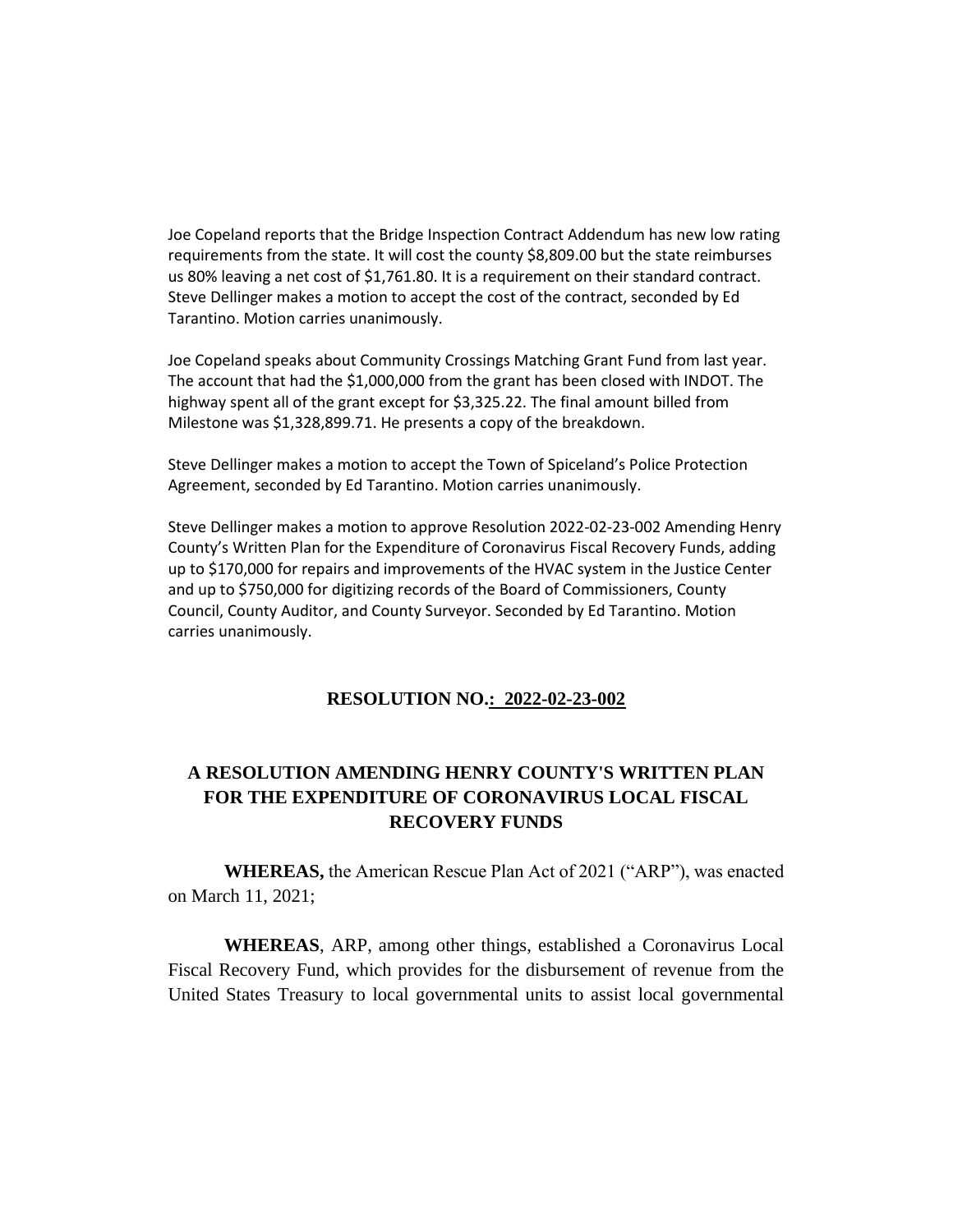units in remedying the negative fiscal impacts stemming from the COVID 19 Public Health Emergency; and

**WHEREAS,** the Coronavirus Local Fiscal Recovery Fund, established under 42 U.S.C. § 803, provides for distribution of revenue to counties throughout the United States.; and

**WHEREAS,** revenue received from the Coronavirus Local Fiscal Recovery Fund may only be utilized for the specified purposes set forth in 42 U.S.C. § 803 (c); and

**WHEREAS,** on November 17, 2021, the Board of Commissioners of Henry County adopted Resolution 2021-11-17-013, in which it established a written plan for expenditure of sums received through the Coronavirus Local Fiscal Recovery Fund and allocated the sum of one million dollars (\$1,000,000.00) to contribute to the cost of improving the sanitary sewer line that will serve the new Henry County Jail and Rehabilitation Center; and

**WHEREAS,** on January 26, 2022, the Board of Commissioners adopted Resolution 2022-1-26-1, in which it amended the written plan for expenditure of sums through the Coronavirus Local Fiscal Recovery Fund and allocated the sum of six hundred thousand dollars (\$600,000.00) for the payment of premium pay for certain Henry County employees (subject to the terms of a Salary Ordinance adopted by the Henry County Council), ten thousand dollars (\$ 10,000.00) as a hiring bonus for new employees accepting employment as jail officers at the Henry County Jail and Rehabilitation Center after such facility is opened (42 U.S.C. § 803  $(c)$  (1) (A)), fifty thousand dollars (\$50,000.00) to retain an employee whose job duties will consist of selecting and writing grant applications on behalf of Henry County in part, to obtain additional funds for the purpose of addressing the negative effects of COVID-19 (42 U.S.C.  $\S$  803 (c) (1) (A)), four hundred thousand dollars (\$ 400,000.00) to obtain one or more ambulances for use by the Henry County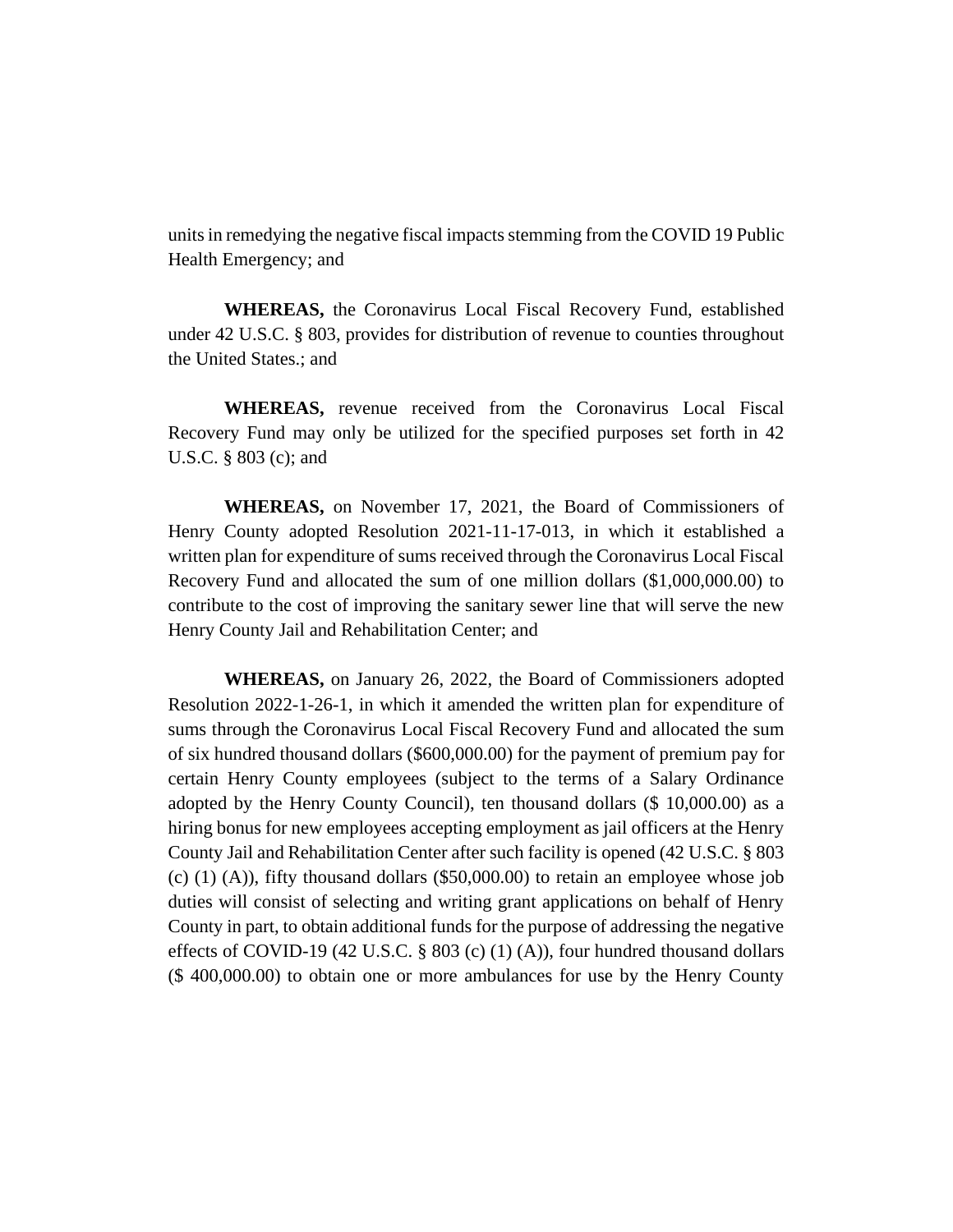Emergency Medical Service (42 U.S.C. § 803 (c) (1) (A)); and eight thousand seven hundred dollars (\$8,700.00) to obtain an assessment of the physical condition of certain buildings owned by Henry County for the purpose of determining any necessary modifications or repairs to the buildings, including repairs or modifications necessary to respond to the public health emergency with respect to COVID-19 (42 U.S.C. § 803 (c) (1) (A)).

**WHEREAS,** the Board of Commissioners wishes to amend the written plan for expenditure to provide for additional uses of revenue received through the Coronavirus Local Fiscal Recovery Fund.

**NOW THEREFORE, BE IT RESOLVED,** by the Board of Commissioners of Henry County, Indiana, as follows:

1. Henry County hereby adopts the written plan for expenditure of revenue received from the Coronavirus Local Fiscal Recovery Fund, as set forth on the attached "Exhibit A."

2. The remaining sums received by Henry County through the Coronavirus Local Fiscal Recovery Fund may be utilized for any of the purposes set forth in 42 U.S.C. § 803 (c). The written plan for expenditure will be amended from time to time as determined by the Board of Commissioners of Henry County in advance of any other expenditures.

**REPEALER:** All resolutions or parts of resolutions in conflict herewith are hereby repealed.

**SEVERABILITY**: Any provision herein contained which is found by a court of competent jurisdiction to be unlawful, or which by operation of law shall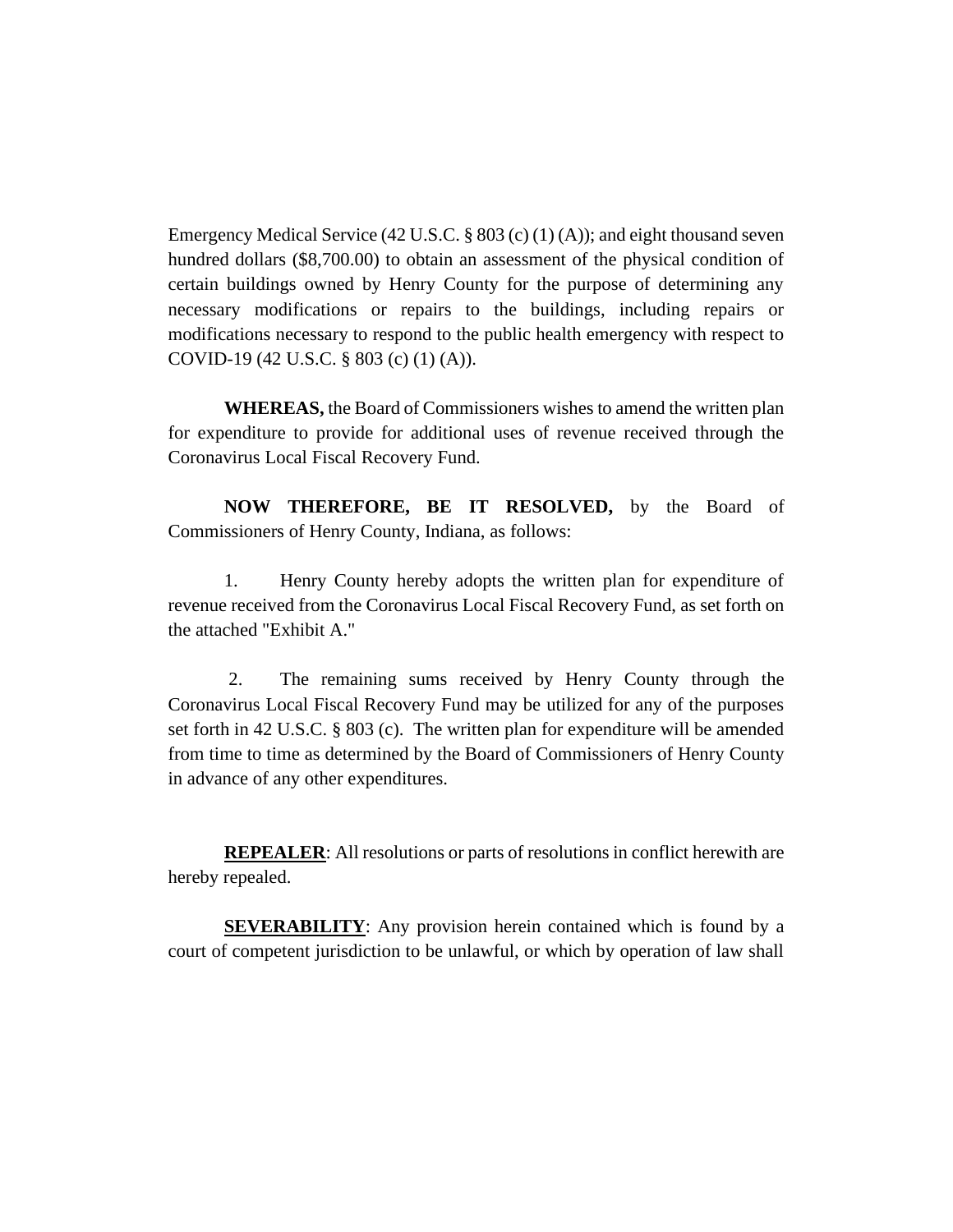be deemed unenforceable, shall be omitted, but the rest and remainder of this resolution, to the extent feasible, shall remain in full force and effect.

ADOPTED BY THE BOARD OF COMMISSIONERS OF HENRY COUNTY, INDIANA, THIS \_\_\_ DAY OF \_\_\_\_\_\_\_\_\_\_\_, 2022.

\_\_\_\_\_\_\_\_\_\_\_\_\_\_\_\_\_\_\_\_\_\_\_\_\_\_\_\_\_\_\_\_\_\_

\_\_\_\_\_\_\_\_\_\_\_\_\_\_\_\_\_\_\_\_\_\_\_\_\_\_\_\_\_\_\_\_\_\_

\_\_\_\_\_\_\_\_\_\_\_\_\_\_\_\_\_\_\_\_\_\_\_\_\_\_\_\_\_\_\_\_\_

ATTEST:

Debra G. Walker, County Auditor

\_\_\_\_\_\_\_\_\_\_\_\_\_\_\_\_\_\_\_\_\_\_\_\_\_\_\_\_\_\_\_

## **WRITTEN PLAN FOR EXPENDITURE OF FUNDS RECEIVED THROUGH THE CORONAVIRUS LOCAL RECOVERY FUND**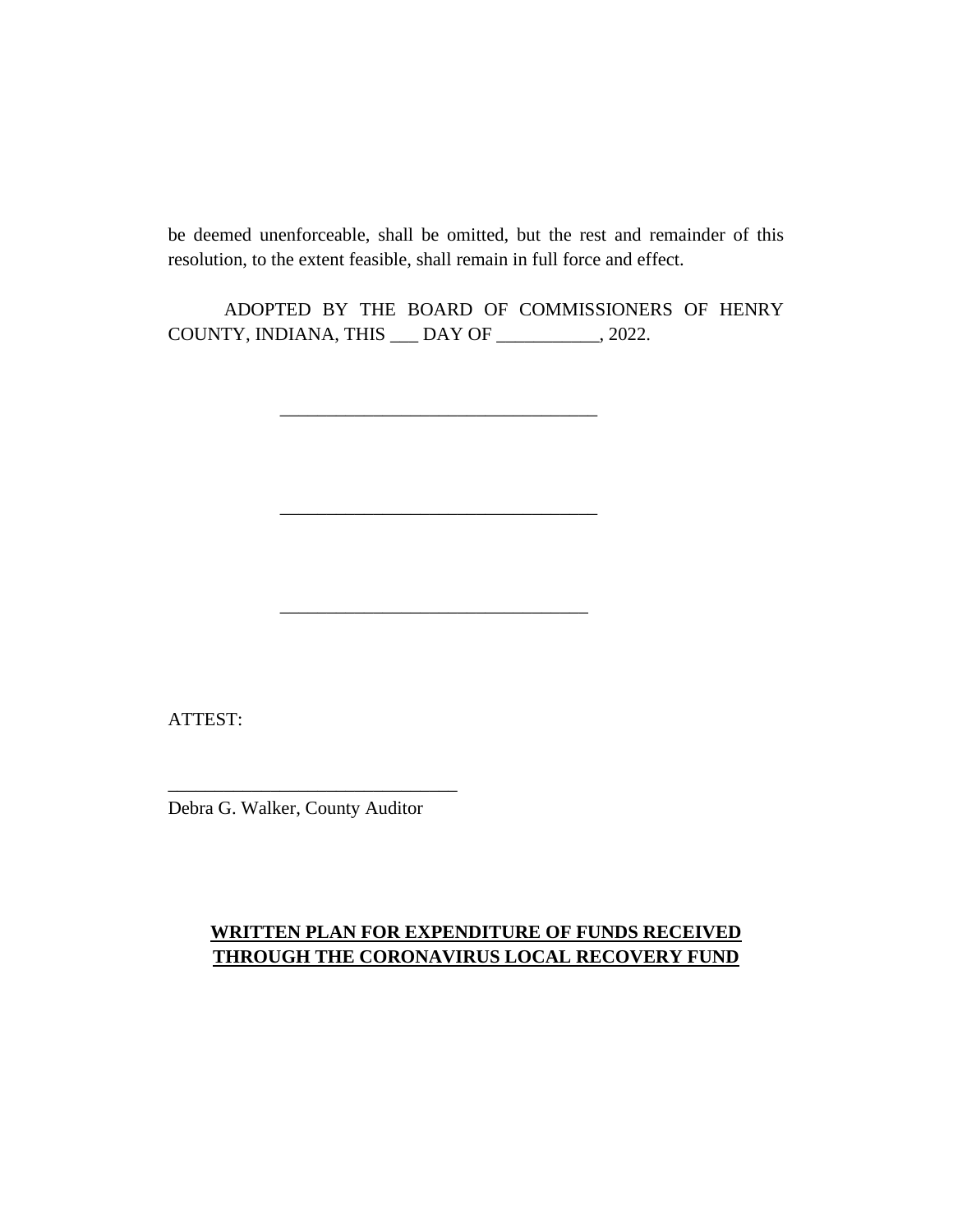The sums received by Henry County, Indiana from the Coronavirus Local Fiscal Recovery Fund, shall be utilized for the following purposes:

1. \$ 1,000,000.00 to contribute to the cost of a new sanitary sewer line that will service the Henry County jail (42 U.S.C. § 803 (c) (1) (D)) (authorized in Resolution 2021-11-17-013);

2. Up to \$600,000.00 to provide premium pay to certain eligible employees of Henry County, subject to the terms of a salary ordinance adopted by the Henry County Council (

3. \$ 10,000.00 as a hiring bonus for new employees accepting employment as jail officers at the Henry County Jail and Rehabilitation Center after such facility is opened  $(42 \text{ U.S.C.} \S 803 \text{ (c) } (1) \text{ (A)});$ 

4. \$ 50,000.00 to retain an employee whose job duties will consist of selecting and writing grant applications on behalf of Henry County in part, to obtain additional funds for the purpose of addressing the negative effects of COVID-19 (42 U.S.C. § 803 (c) (1) (A));

5. \$ 400,000.00 to obtain one or more ambulances for use by the Henry County Emergency Medical Service (42 U.S.C. § 803 (c) (1) (A));

6. \$ 8,700.00 to obtain an assessment of the physical condition of certain buildings owned by Henry County for the purpose of determining any necessary modifications or repairs to the buildings, including repairs or modifications necessary to respond to the public health emergency with respect to COVID-19 (42 U.S.C. § 803 (c) (1) (A)).

7. Up to \$170,000.00 for repairs and improvements to the HVAC and ventilation systems at the Henry County Justice Center  $(42 \text{ U.S.C.} \$ 803 \text{ (c) } (1) \text{ (A)});$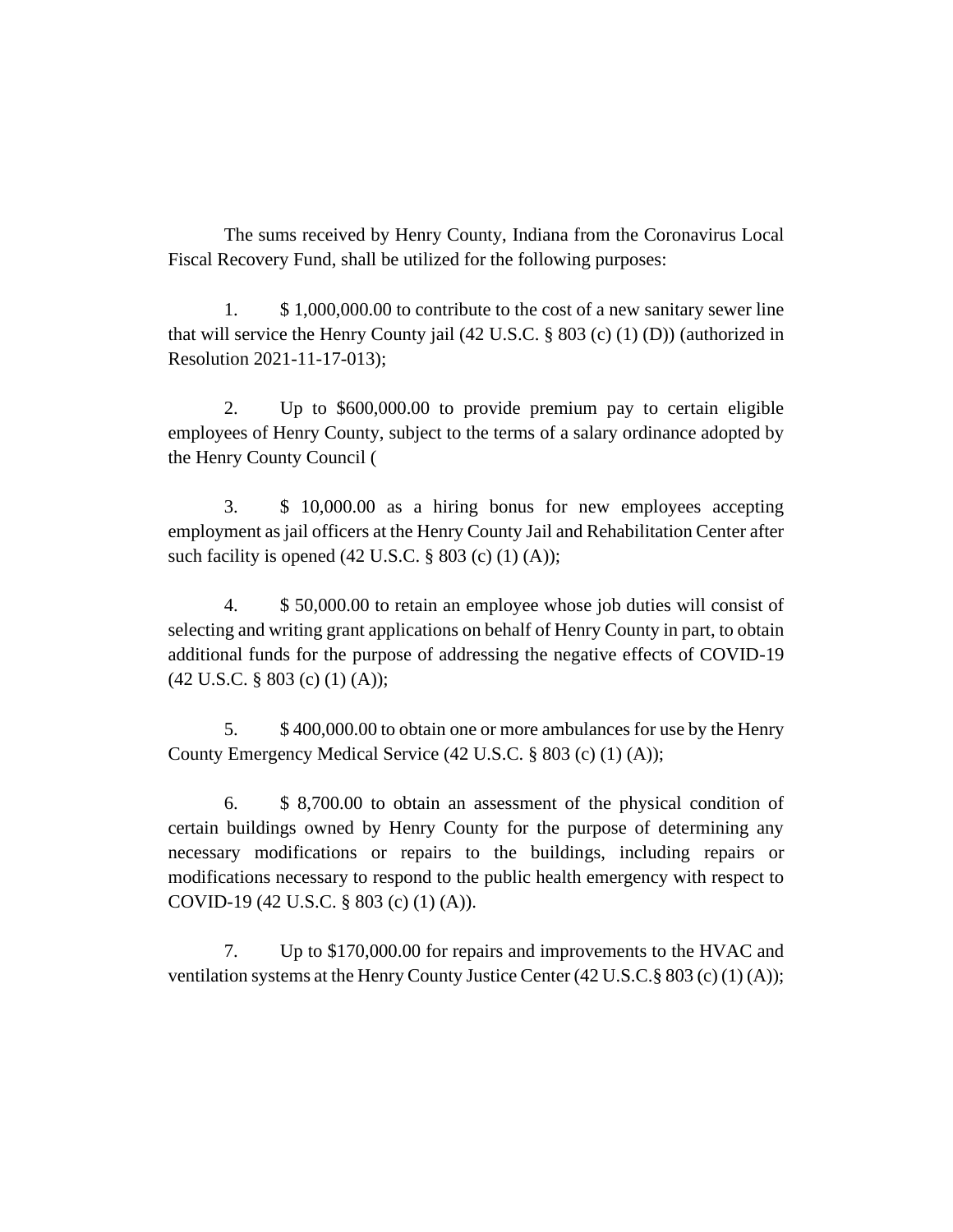8. Up to \$720,000.00 for digitizing records of the Board of Commissioners, County Council, County Auditor, and County Surveyor (42 U.S.C.§ 803 (c) (1)  $(A); (c) (1) (C)$ 

Exhibit A

Steve Dellinger moves to accept Ordinance No. 2022-02-23-002 Amending Chapter 111 of the Henry County Code allowing Weights and Measures to fine anyone in violation of the code. Seconded by Ed Tarantino. Motion carries unanimously.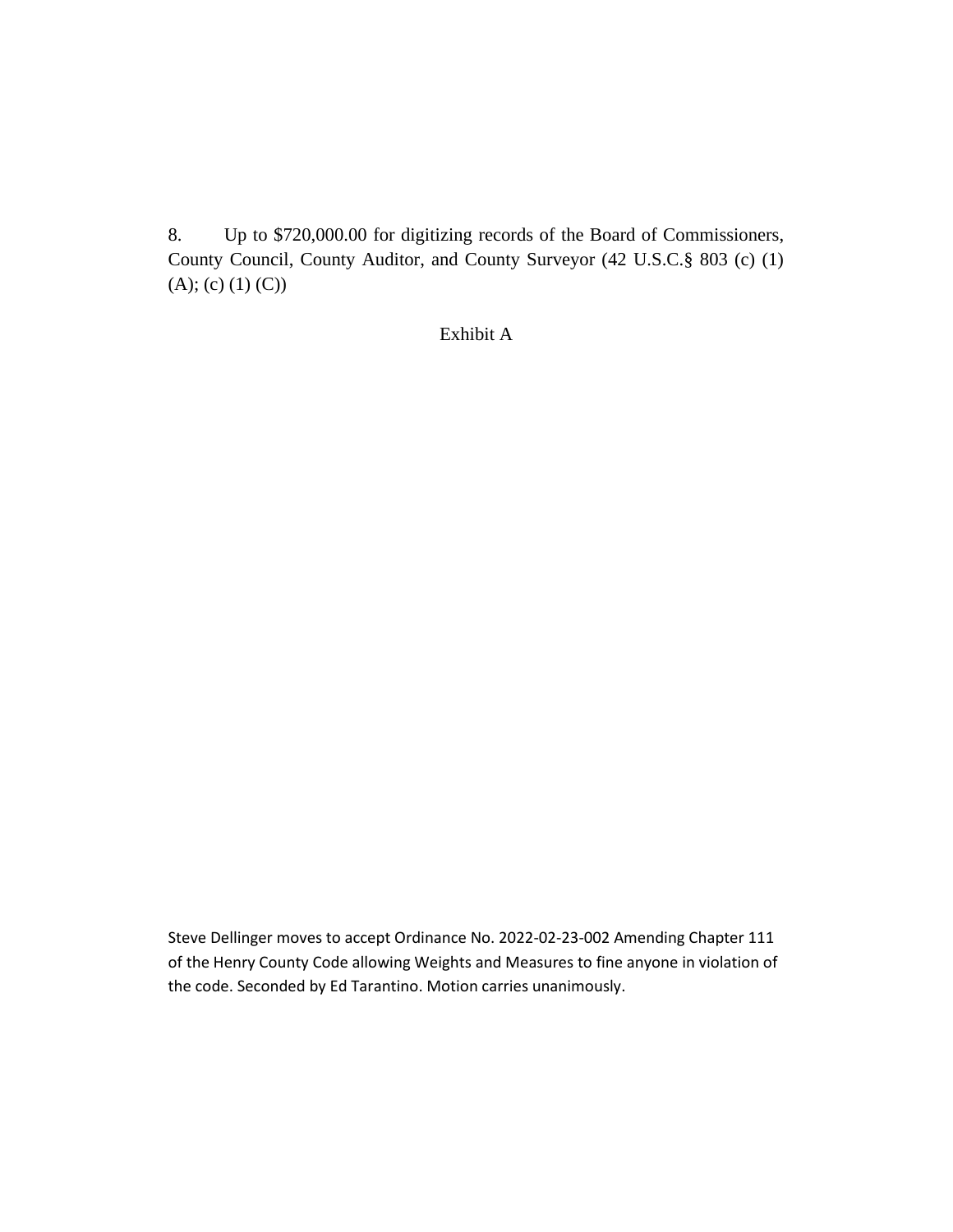#### ORDINANCE NO. 2022-2

# AN ORDINANCE AMENDING CHAPTER 111 OF THE HENRY COUNTY CODE

WHEREAS, Henry County has enacted Chapter 111 of the Henry County Code which regulates weights and measuring devices utilized within Henry County; and,

WHEREAS, Henry County believes that Chapter 111 should be amended.

NOW THEREFORE BE IT ORDAINED:

1. The following definitions are added to §111.01:

DEVICE: Any scale, weighing device (digital or analog), fuel dispenser, metering device, or indicator (terminal/head unit);

OWNER: The owner of a device;

OPERATOR: Any person who operates a device;

PERSON: An individual, partnership, corporation, limited liability company, limited liability partnership, association, or other entity.

SERVICE TECHNICIAN: Any person engaged in the buying, selling, repairing, replacing, or placing any device into service.

SEAL: Lead wire, zip-ties, locks, stickers, or other item used to affix or join two (2) or more things together so as to prevent the items from coming apart or to prevent the passage of any matter or substance between the items.

ELECTRONIC SEAL: A piece of data attached to an electronic document or other data, which ensures data origin and integrity.

AUDIT TRAIL: A electronic count or information record of the changes to the values of the calibration or configuration perimeters of a device.

Section 111.04 INSTRUMENT REPAIR AND INSTALLATION shall be amended to  $\overline{2}$ read as follows:

All owners or operators of an instrument or device shall inform the County А. Inspector that an instrument or device has been repaired or installed and provide the County Inspector with the location of said instrument prior to that instrument being placed into service. The County Inspector shall thereafter certify its accuracy and affix a security seal or annual approval seal. An owner or operator shall notify the County Inspector at least forty- eight (48) hours prior to the date that the owner or operator intends to place the device or instrument into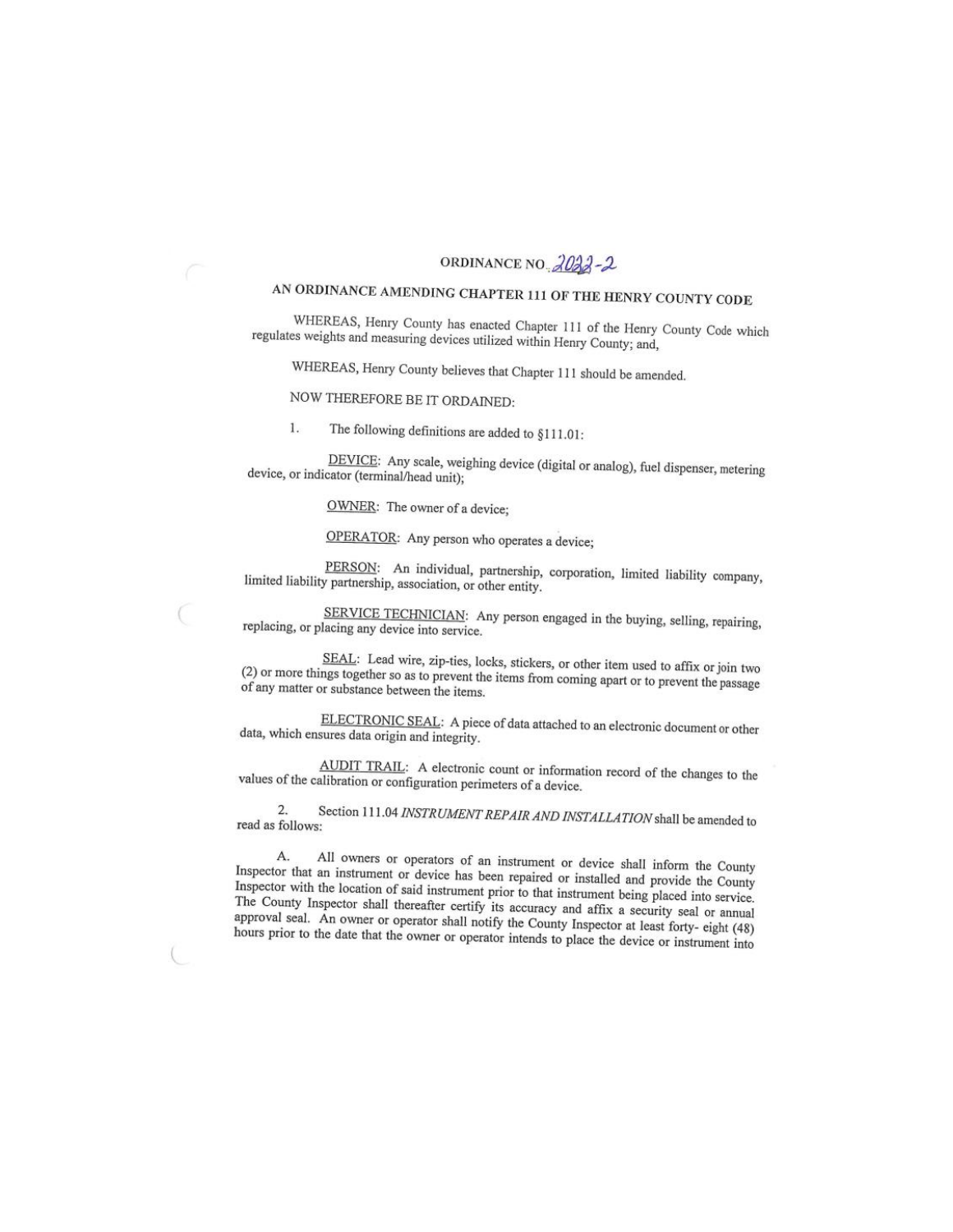service. The owner or operator must be present onsite when the device or instrument is inspected and certified by County Inspector.

Any instrument or device, which is accessible for use by the public, that is security **B.** sealed by the County Inspector or otherwise marked by the County Inspector as being inoperable or unable to be used, shall be repaired and placed into service within seven (7) days after being sealed or marked as unable to be used. The owner or operator of an instrument or device must permanently remove the instrument or device if it is not repaired and placed into service within seven (7) days after being sealed or marked as unable to be used by the County Inspector, or alternatively must notify the County Inspector in writing of the inability to have the device repaired and placed into service within the time required by this paragraph within seven (7) days after the instrument or device is security sealed or marked as unable to be used. Upon receipt of a timely notification of the inability to have the device or instrument repaired and placed into service within the time required by this paragraph, the owner or operator shall have an additional period of time, not to exceed twenty-one (21) days, to repair and place the device or instrument into service.

A new §111.09 entitled FUEL STORAGE TANKS shall be added and shall read as 3. follows:

All underground fuel storage tanks, which are located on a property open to the  $\mathbf{A}$ public for the purpose of purchasing fuel, must have a visible lid that is painted in a color indicating the type of fuel held in the storage tank. A color-coded chart that identifies the type of fuel contained in each underground storage tank must be placed in an open and conspicuous site on the property.

Any fuel storage tank containing kerosene, which is located on property that is open **B.** for to public for the purchase of fuel, must be secured with a "K-1 lock".

- Any person that violates this section shall be fined \$200.00.  $\overline{C}$
- $\overline{4}$ . §111.06 (F) shall be amended to read as follows:

A person who violates this section shall be fined \$200.00. A person who violates the paragraph (E) of this section shall be fined \$400.00.

5. § 111.09 (A) shall be amended to read as follows:

The County Inspector may issue a citation to any person that violates the provisions of this Chapter, which shall be written on a ticket or other form, and kept on file in the County Office of Weights and Measures. If the owner and operator of a device or instrument that is utilized, operated or maintained in contravention of this Chapter are different persons, the owner and operator shall be jointly and severally responsible for any violation of this Chapter.

A new §111.10 entitled AUDIT TRAIL shall be added and shall read as follows: 6.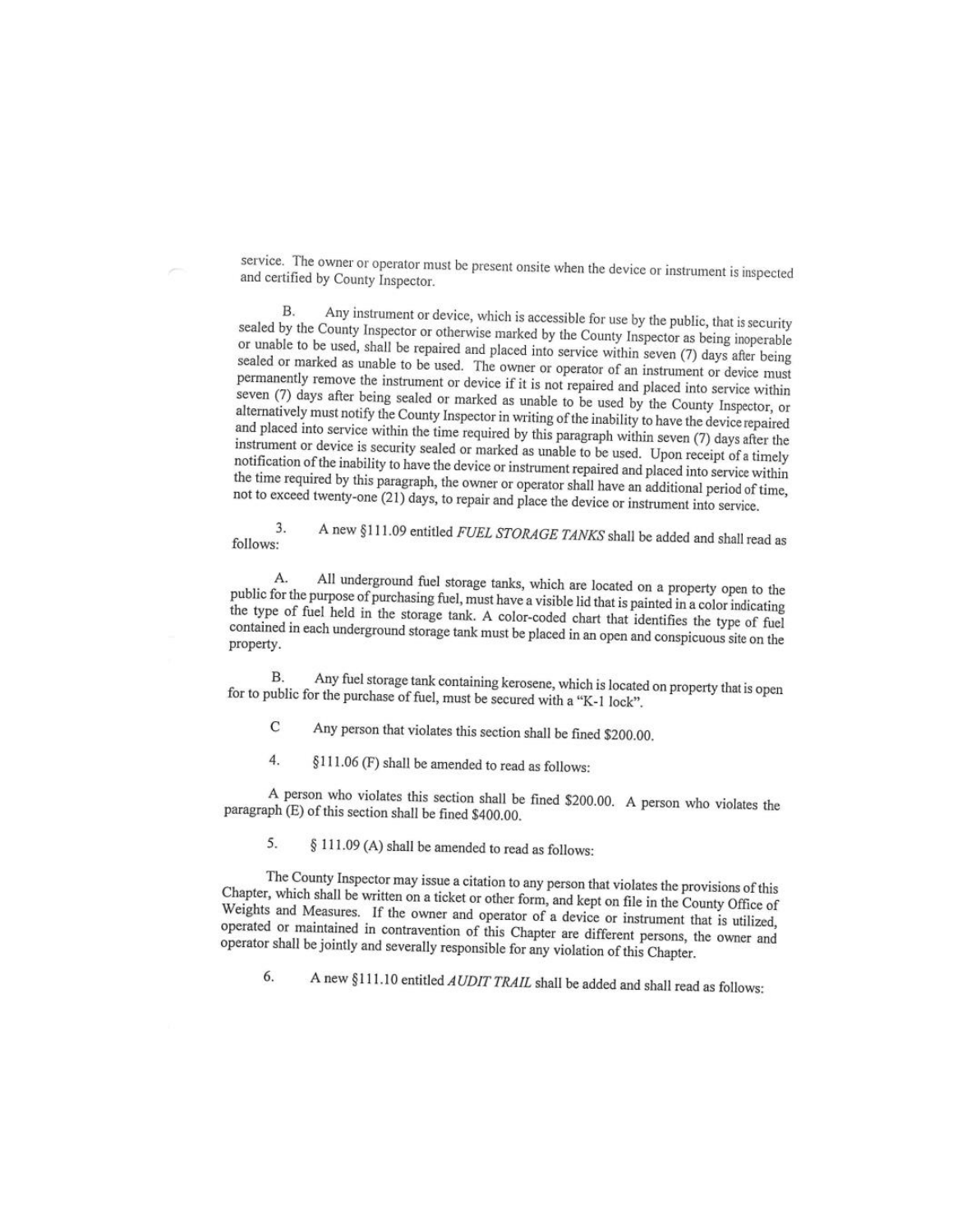The County Inspector shall be notified in writing prior to altering the audit trail on any device. The owner or operator of any device on which the audit trail is altered, without prior written notice to the County Inspector, shall be fined \$200.00.

7. Section 111.09 shall be recodified as §111.11.

REPEALER: All ordinances or parts of ordinances in conflict herewith are hereby repealed.

SEVERABILITY: Any provision herein contained which is found by a court of competent jurisdiction to be unlawful or which by operation of law is rendered invalid, shall be deemed omitted and severed, but the rest and remainder of this ordinance, to the fullest extent permitted by law, shall remain in full force and effect.

EFFECTIVE DATE: This ordinance shall become effective upon passage and publication as required by law.

ALL OF WHICH IS ORDAINED this 23<sup>rd</sup> day of <u>Felorany</u>, 2022.

BOARD OF COMMSSIONERS OF HENRY COUNTY, **INDIANA** yund

ATTEST: Debra G. Walker, Henry County Auditor